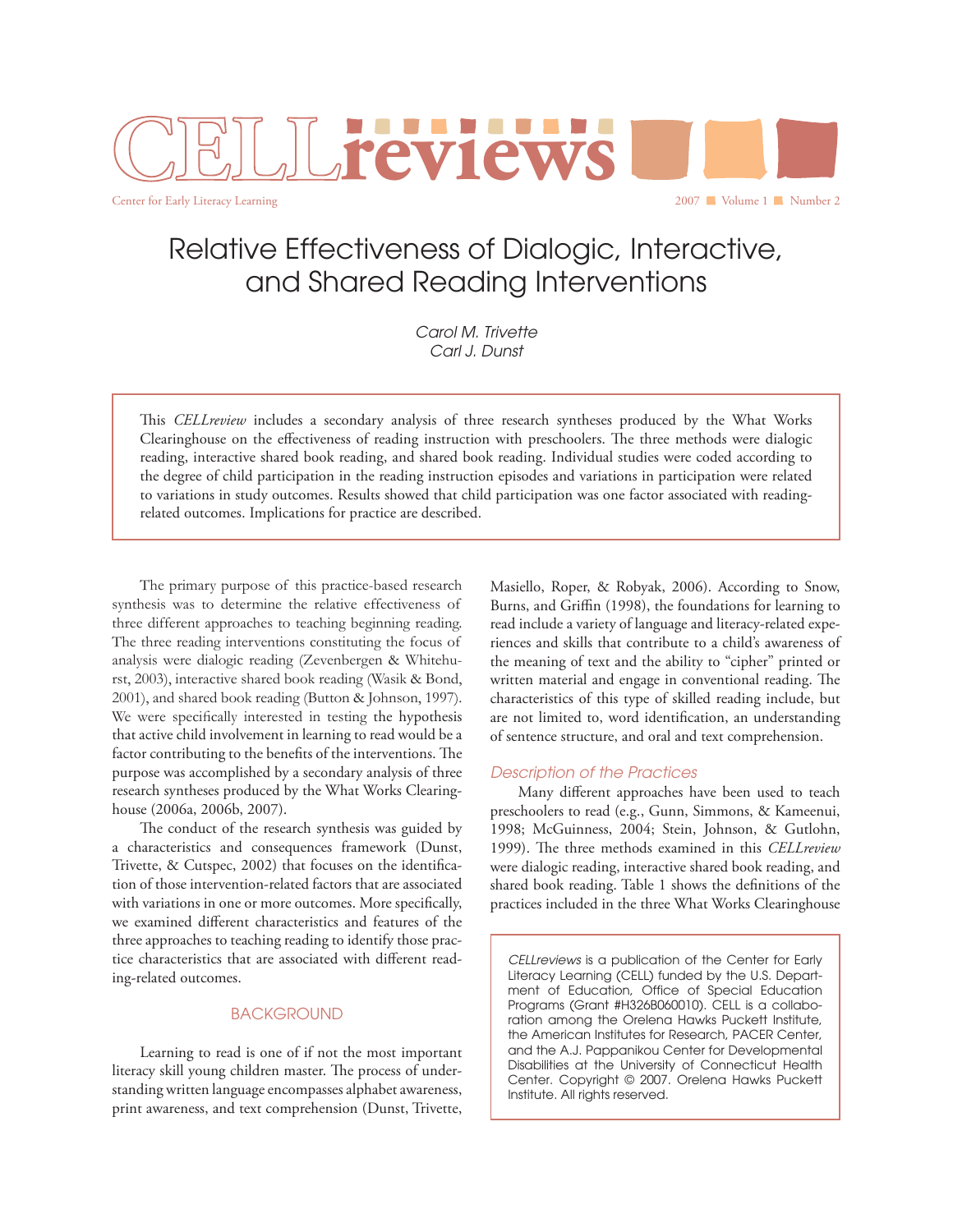| Reading Instruction Practice    | Definition                                                                                                                                                                                                             |
|---------------------------------|------------------------------------------------------------------------------------------------------------------------------------------------------------------------------------------------------------------------|
| Dialogic Reading                | During the shared reading practice, the adult and the child switch roles so that the<br>child learns to become the storyteller with the assistance of the adult who functions<br>as an active listener and questioner. |
| Interactive Shared Book Reading | Interactive shared book reading involves an adult reading a book to a child or a small<br>group of children and using a variety of techniques to engage the children in the text.                                      |
| Shared Book Reading             | Shared book reading involves an adult reading a book to one child or a small group<br>of children without requiring extensive interactions from them.                                                                  |

Table 1 *Defi nitions of the Th ree Reading Instruction Practices*

*Sources*: What Works Clearinghouse (2006a; 2006b; 2007).

reports that were the sources of information for our secondary analysis. All three practices are used to enhance young children's language and literacy skills in the context of book-reading interventions.

Dialogic reading involves five types of prompts to elicit child responses to different questions and queries (e.g., *Wh*\_\_\_\_ questions) where a child's response to the adult is used to further prompt for elaborations and expansions. Interactive shared book reading involves a host of techniques used before, during, and after book reading to ask the child for answers to questions, provide explanations, attempt to read, point to pictures or words, etc. Shared book reading involves an adult reading a story to a child or group of children, often rereading the story, and providing the child or group of children the opportunity to retell the story.

The three practices differ, in part, according to the children's involvement in the reading experiences, with dialogic reading requiring the most involvement and shared book reading including the least or minimal amount of involvement. We coded the studies included in the three syntheses according to the degree of child involvement in the reading interventions on a continuum from passive to active participation for purposes of this secondary synthesis where we expected more active child participation to be related to more positive study outcomes. The hypothesis that active participation would be a factor influencing study outcomes is based on life-span research demonstrating that many different areas of human functioning are positively affected by the amount of active participation in learning episodes (e.g., Chaiklin, Hedegaard, & Jensen, 1999; Karuza, Zevon, Gleason, Karuza, & Nash, 1990; Rogoff, Paradise, Arauz, Correa-Chávez, & Angelillo, 2003).

## SEARCH STRATEGY

The standard What Works Clearinghouse (2006c) search procedures were used to identify relevant studies. This included electronic database searches, hand searches of core journals, Web site searches, conference proceedings, submissions by researchers and other individuals, and outreach to topic experts and relevant organizations. All obtained studies were screened for relevance and to determine if the studies met threshold relevancy and methodological rigor.

#### *Selection Criteria*

 Studies were included if they met the What Works Clearinghouse (2006c) standards for type of research design and associated experimental controls. The studies had to be implemented in English in center-based programs with 3- to 5-year-old children in order to be included in the three What Works Clearinghouse syntheses.

#### SEARCH RESULTS

### *Participants*

Thirteen studies were included in the three syntheses that involved reading instruction with 729 children. Table 2 lists the studies and the background characteristics of the study participants. The largest majority of the children, on average, were between 48 and 52 months of age. Fifty-four percent of the children were male and 46% were female.

 Ethnicity was reported in 11 studies. Sixty percent were African American, 24% were Caucasian, 5% were Latino, and 2% were Asian American. The largest majority of the children were from low socioeconomic backgrounds. Two studies (Crain-Thoreson & Dale, 1999; Mautte, 1991) included children with identified developmental delays or children eligible for preschool special education.

### *Study Characteristics*

 Table 3 shows the study designs, the settings in which the interventions were conducted, and the length and session duration of the interventions. All but one study used a randomized design. All of the studies were implemented in a preschool setting or a center-based program. All but one study involved group instruction. Two studies included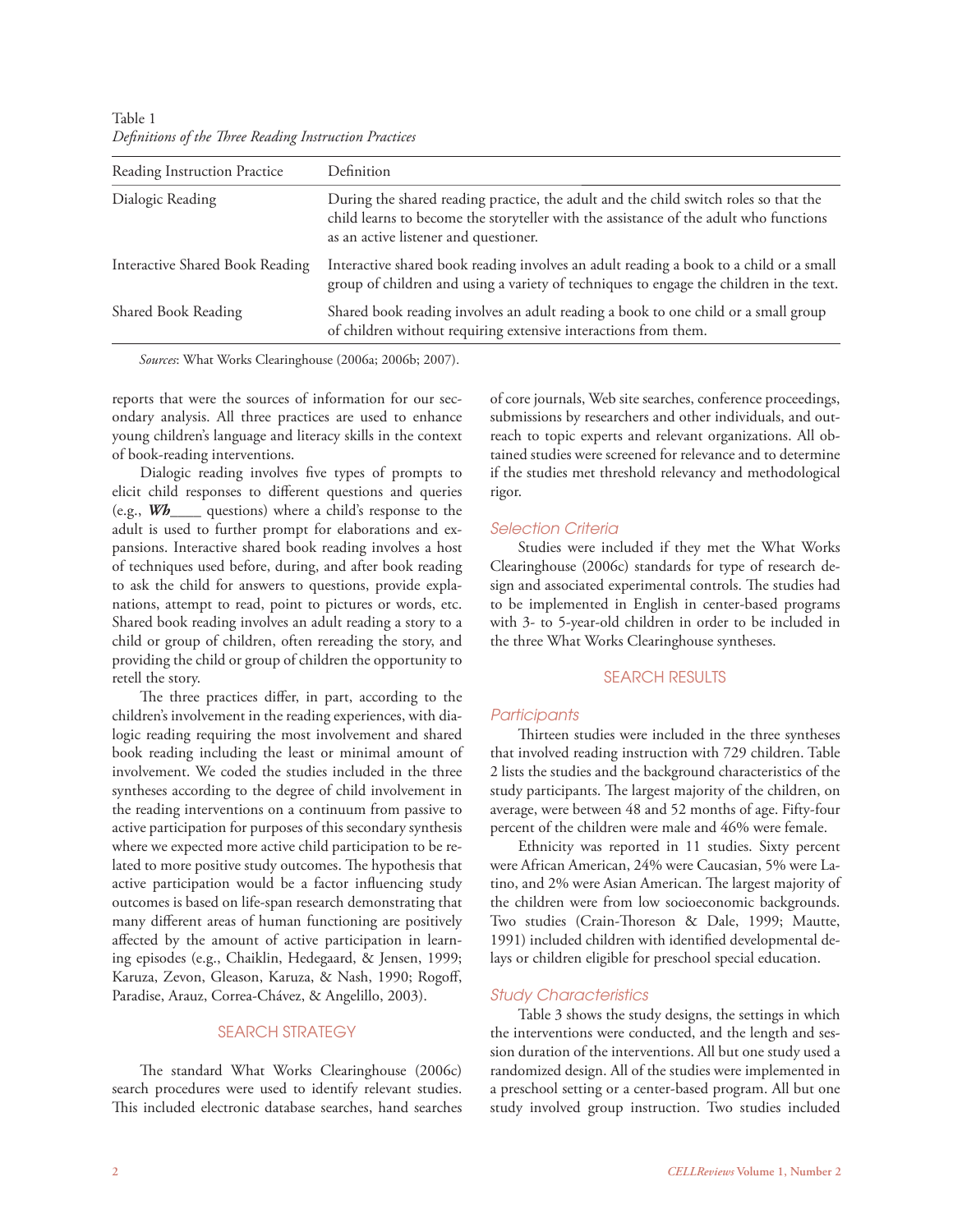both group and individual instruction. A single study used just individual instruction. The length of interventions ranged from 6 to 64 days, with most lasting 30 days or more. The session duration per day ranged from 10 minutes to 35 minutes. The length of individual sessions was not included for five studies.

## *Interventions*

 Additional information about the characteristics of the reading interventions is included in Table 4. Six studies investigated dialogic reading, four studies investigated interactive shared reading, and three studies investigated shared reading. The comparison groups against which the reading interventions were compared are also shown.

The interventions constituting the focus of investigation were coded according to type of reading instruction and degree of child participation in the reading episodes for the purpose of isolating practices that contributed to the study outcomes. Type of intervention was coded according to the three approaches to reading constituting the focus of the What Works Clearinghouse syntheses. Degree of child participation was coded on a 7-point continuum from passive to active child involvement in the reading instruction episodes (Table 4). For purposes of this secondary synthesis, child participation scores that were less than five were coded as passive participation and scores of five or higher were coded as active participation. In addition to the two reading practices characteristics, we examined the influences of child age, length of reading session, and length of intervention as factors influencing study outcomes.

### *Outcomes*

 Table 5 lists the outcome domains and measures that were used to evaluate the effectiveness of the interventions. Oral language outcomes were included in 11 studies, print knowledge outcomes were included in 5 studies, phonological processing outcomes were included in 3 studies, and early reading/writing were included in 2 studies. The outcome measures included a mix of standardized instruments (e.g., Peabody Picture Vocabulary Test–Revised and Woodcock-Johnson Psychoeducational Battery) and investigator developed measures. For purposes of this secondary synthesis, the two print-related outcomes (print knowledge and early reading/writing) and the two linguistic processing skills (oral language and phonological processing) were combined for evaluating the relative effectiveness of the three approaches to reading.

#### *Effectiveness*

 All three What Works Clearinghouse reports included Hedges's *g* effect sizes as the index for judging the effectiveness of the interventions. We weighted the effect sizes (Shadish & Haddock, 1994) for the secondary analysis because the sample sizes in the different studies varied (Table 2). The  $Z$  test was used to ascertain if the practice-related characteristics were related to variations in the outcomes (Hedges, 1994).

#### SYNTHESIS FINDINGS

The individual nonweighted effect sizes for the 57 outcome measures included in the three What Works Clearinghouse reports are shown in Table 5. The average weighted effect size for all studies and all measures combined was .34 (95% Confidence Interval = .27 to .41),  $Z = 9.00$ ,  $p <$ .0001. The weighted effect sizes and confidence intervals for the linguistic processing and print-related outcomes were .28 (95% CI = .19 to .36) and .53 (95% CI = .38 to .68) with *Z*s of 6.41 and 6.92, *p*s < .0001, respectively. These findings, taken together, indicate that the covariation between reading methods and the outcomes were statistically greater than zero, demonstrating that the interventions as a whole were effective.

The average weighted effect sizes according to interventions, study characteristics, and outcomes are shown in Table 6. Twenty-two of the 29 *Z* statistic results (76%), including at least three effect sizes, were statistically greater than zero. This shows that the largest majority of the practice-related factors and characteristics were associated with more positive study outcomes. There were, however, within practice characteristics differences for a number of comparisons.

 For all outcome measures combined, the *Z*s for dialogic and interactive shared book reading were significantly different than zero, indicating that the use of the practices was associated with more positive effects compared to the control or contrast groups. Dialogic reading was significantly related to the linguistic processing outcomes, and interactive shared reading was significantly related to the print-related outcomes. Shared reading was not associated with more positive study outcomes in any of the analyses.

The degree of active child participation in the reading episodes was significantly related to both the linguistic processing and print-related outcomes as well as to all outcomes combined. The relationship between studies coded as more passive interventions was also significantly related to all outcomes combined, but not as strongly related with studies coded as involving more active participation.

The three reading practices taken together were more effective when implemented with older children as evidenced by the relatively larger *Z*s for the studies including mostly children 48 months of age or older. Young children significantly benefited from the reading practices but not as much as older children.

 Reading sessions lasting 15 minutes or less were more effective than sessions that were longer than 15 minutes.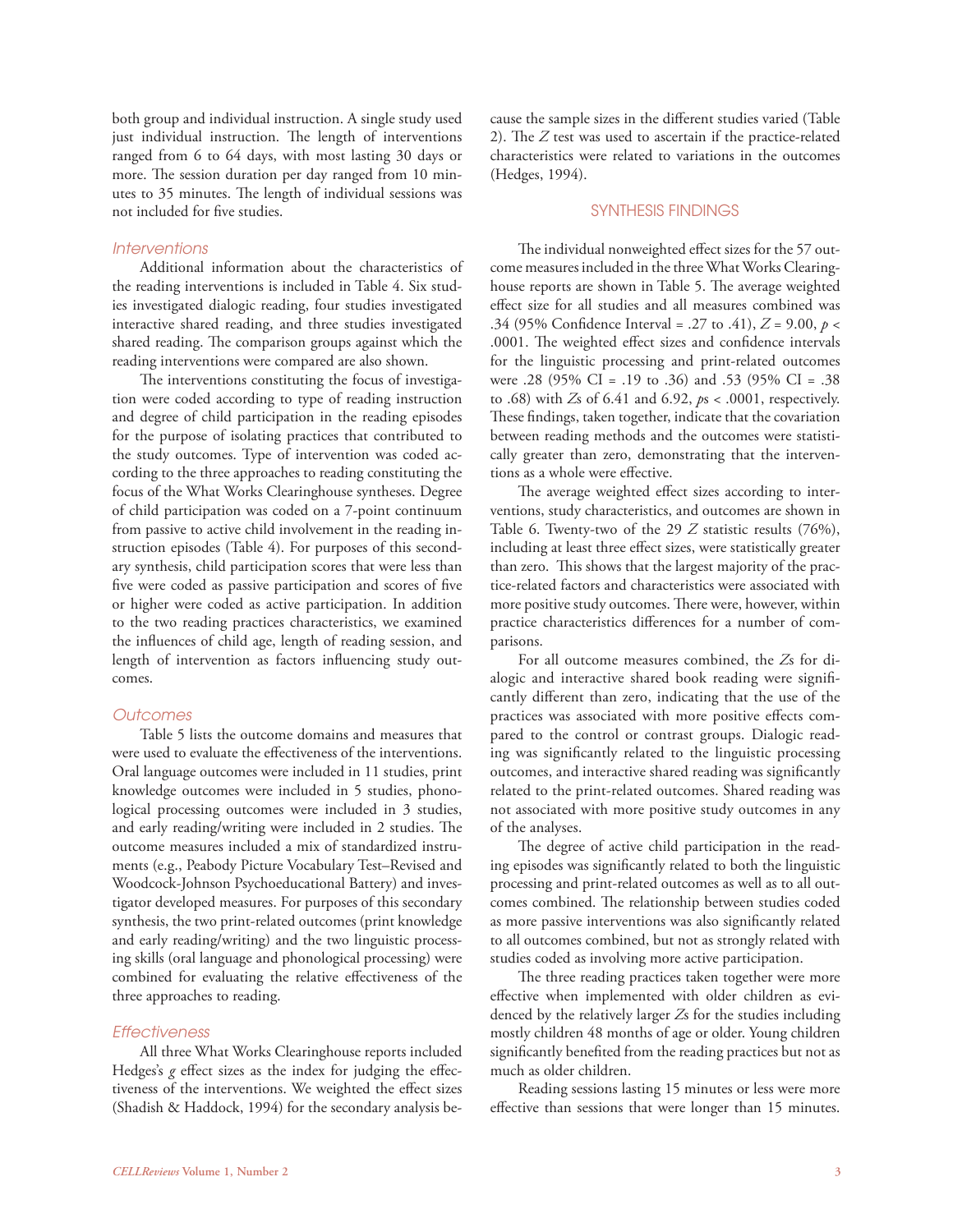The length of the interventions mattered only in terms of the linguistic processing outcomes, with interventions lasting 30 or more days having a stronger relationship with this outcome. The length of the interventions did not seem to matter as much for the print related outcomes or for all measures combined, although there was a trend showing shorter interventions were associated with more positive effects.

# **CONCLUSION**

 Results from this secondary analysis of three What Works Clearinghouse research syntheses indicate that reading interventions that more actively involved young children in reading episodes were likely to result in more positive benefits. The two interventions that were most effective were dialogic reading and interactive shared book reading. Both procedures included a number of different techniques and strategies for engaging children in asking questions, prompting descriptions, asking for elaboration, completing part of a story, etc. Of these two reading methods, dialogic reading is the more structured procedure.

The findings from this practice-based research synthesis are very similar to those that have included additional reading studies (Cutspec, 2004, 2006). The common themes across most if not all studies having positive effects is the variety of ways the practices actively involve children in the reading episodes. This is in contrast to practices and often prescribed recommendations to "read to children everyday." How one reads to children seems to matter more than the sheer amount of reading in terms of developing reading skills.

#### *Implications for Practice*

 A content analysis of the dialogic reading (What Works Clearinghouse, 2006a) and interactive shared reading (What Works Clearinghouse, 2007) reports indicates that certain reading techniques and procedures are strong candidates for routine, everyday book reading at home and at school with an individual child or a small group of children. These techniques that actively involve children in the reading process include asking *Wh*\_\_\_\_ questions about the story being read, asking for descriptions or explanations of book pictures, prompting elaborations and expansions of child language, asking a child to complete or fill in the end of a sentence, adding to or expanding upon child language, and providing the child the necessary supports and assistance to be an active part of the book-reading episode. The use of any of these techniques and procedures is likely to be most effective if done in the context of interest-based learning opportunities where a child's interest in a topic is the basis for the book(s) being read. Findings from both the series of What Works Clearinghouse reports (2006a, 2007) and this secondary analysis are being used

to develop practice guides that will include many of the key features of evidence-based intervention procedures for reading to young children.

 A nontechnical summary of this practice-based research synthesis highlights the main results reported in this paper (*CELLnotes*, Volume 1, Number 2). This summary is useful for providing parents and practitioners information about the research foundations of evidence-based reading practices and ideas about what they can do to more actively involve children in reading episodes. A more detailed description of the framework used by the *Center for Early Literacy Learning* for developing evidence-based literacy learning practices can be found in a companion paper (Dunst et al., 2006).

#### **REFERENCES**

- Button, K., & Johnson, M. (1997). The role of shared reading in developing effective early reading strategies. *Reading Horizons, 37*, 262-273.
- Chaiklin, S., Hedegaard, M., & Jensen, U. J. (Eds.). (1999). *Activity theory and social practice: Cultural-historical approaches*. Aarhus C, Denmark: Aarhus University Press.
- Clay, M. M. (1983). *Record of oral language and biks and gutches*. Exeter, NH: Heinemann.
- Clay, M. M. (1985). *Concepts about print: Sand and stones*. Westport, CT: Heinemann.
- Crain-Thoreson, C., & Dale, P. S. (1999). Enhancing linguistic performance: Parents and teachers as book reading partners for children with language delays. *Topics in Early Childhood Special Education, 19*, 28-39.
- Cutspec, P. A. (2004). Influences of dialogic reading on the language development of toddlers. *Bridges, 2*(1), 1-12. Available at http://www.researchtopractice.info/ bridges/bridges\_vol2\_no1.pdf
- Cutspec, P. A. (2006). Effects of dialogic reading on the language development of 4- and 5-year-old children. *Bridges, 4*(3), 1-15. Available at http://www.researchtopractice.info/bridges/bridges\_vol4\_no3.pdf
- Dunn, L. M., & Dunn, L. M. (1981). *PPVT: Peabody Picture Vocabulary Test* (Rev. ed.). Circle Pines, MN: American Guidance Service.
- Dunst, C. J., Trivette, C. M., & Cutspec, P. A. (2002). Toward an operational definition of evidence-based practices. *Centerscope, 1*(1), 1-10. Available at http:// www.researchtopractice.info/centerscopes/centerscope\_vol1\_no1.pdf
- Dunst, C. J., Trivette, C. M., Masiello, T., Roper, N., & Robyak, A. (2006). Framework for developing evidence-based early literacy learning practices. *CELLpapers, 1*(1), 1-12. Available at http://www.earlyliteracylearning.org/cellpapers/cellpapers\_v1\_n1.pdf
- Gardner, M. E. (1990). *EOWPVT-R: Expressive One-Word*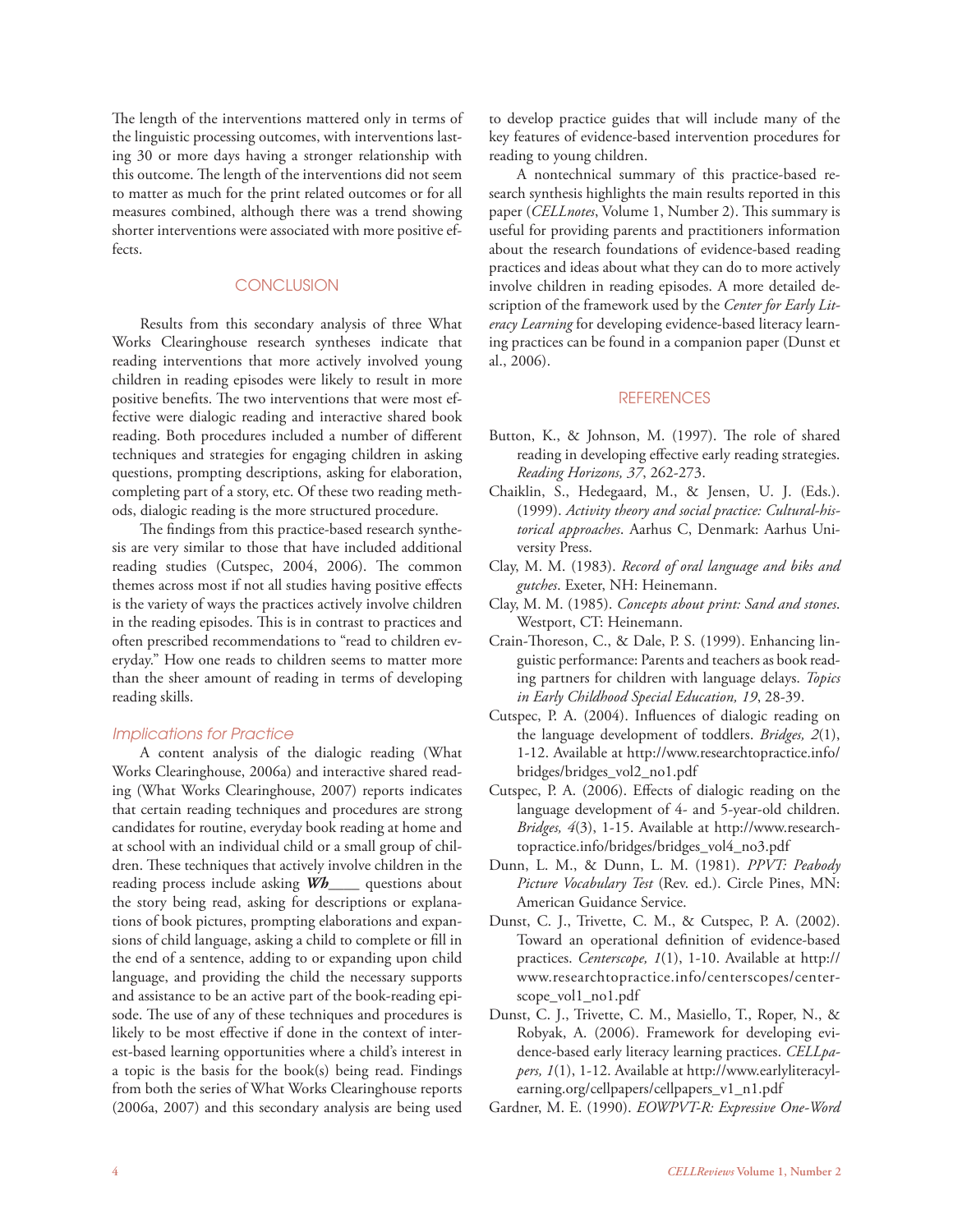*Picture Vocabulary Test-Revised*. Novato, CA: Academic Therapy.

- Gunn, B. K., Simmons, D. C., & Kameenui, E. J. (1998). Emergent literacy: Instructional and curricular basics and implications. In D. C. Simmons & E. J. Kammenui (Eds.), *What reading tells us about children with diverse learning needs* (pp. 51-59). Mahwah, NJ: Erlbaum.
- Hedges, L. V. (1994). Fixed effects models. In H. Cooper & L. V. Hedges (Eds.), *The handbook of research synthesis* (pp. 285-299). New York: Russell Sage Foundation.
- Irlen, S. M. (2003). The impact of video viewing and retelling on preliterate children's narrative comprehension. *Dissertation Abstracts International, 64*(04), 1174A. (UMI No. 3088967).
- Justice, L. M., & Ezell, H. K. (2002). Use of storybook reading to increase print awareness in at-risk children. *American Journal of Speech-Language Pathology, 11*, 17-29.
- Karuza, J., Zevon, M. A., Gleason, T. A., Karuza, C. M., & Nash, L. (1990). Models of helping and coping, responsibility attributions, and well-being in community elderly and their helpers. *Psychology and Aging, 5*, 194-208.
- Kirk, S. A., McCarthy, J. J., & Kirk, W. D. (1968). *Illinois Test of Psycholinguistic Abilities*. Urbana, IL: University of Illinois Press.
- Lamb, H. A. (1986). The effects of a read-aloud program with language interaction. *Dissertation Abstracts International, 47*(05), 1596A (UMI No. 9115887).
- Lonigan, C. J., Anthony, J. L., Bloomfield, B. G., Dyer, S. M., & Samwel, C. S. (1999). Effects of two sharedreading interventions on emergent literacy skills of at-risk preschoolers. *Journal of Early Intervention, 22*, 306-322.
- Lonigan, C. J., & Whitehurst, G. J. (1998). Relative efficacy of parent and teacher involvement in a sharedreading intervention for preschool children from lowincome backgrounds. *Early Childhood Research Quarterly, 13*, 263-290.
- Mautte, L. A. (1991). The effects of adult-interactive behaviors within the context of repeated storybook readings upon the language development and selected prereading skills of prekindergarten at-risk students. *Dissertation Abstracts International, 52*(01), 122A. (UMI No. 9115887).
- McCormick, C. E., & Mason, J. M. (1989). Fostering reading for Head Start children with Little Books. In J. Allen & J. M. Mason (Eds.), *Risk makers, risk takers, risk breakers: Reducing the risks for young literacy learners* (pp. 154-177). Portsmouth, NH: Heinemann.
- McGuinness, D. (2004). *Early reading instruction: What*

*science really tells us about how to teach reading*. Cambridge, MA: MIT Press.

- Reid, D. K., Hresko, W. P., & Hammill, D. D. (1981). *Test of early reading ability*. Austin, TX: Pro-Ed.
- Rogoff, B., Paradise, R., Arauz, R. M., Correa-Chávez, M., & Angelillo, C. (2003). Firsthand learning through intent participation. *Annual Review of Psychology, 54*, 175-203.
- Shadish, W. R., & Haddock, C. K. (1994). Combining estimates of effect size. In H. Cooper & L. V. Hedges (Eds.), *The handbook of research synthesis* (pp. 261-281). New York: Russell Sage Foundation.
- Snow, C. E., Burns, M. S., & Griffin, P. (Eds.). (1998). *Preventing reading diffi culties in young children*. Washington, DC: National Academy Press.
- Stein, M., Johnson, B., & Gutlohn, L. (1999). Analyzing beginning reading programs: The relationship between decoding instruction and text. *Remedial and Special Education, 20*, 275-287.
- Wasik, B. A., & Bond, M. A. (2001). Beyond the pages of a book: Interactive book reading and language development in preschool classrooms. *Journal of Educational Psychology, 93*, 243-250.
- What Works Clearinghouse. (2006a, October). *Dialogic reading*. Rockville, MD: Author. Retrieved December 21, 2006, from http://www.whatworks.ed.gov/Intervention.asp?iid=271&tid=13&pg=topic.asp
- What Works Clearinghouse. (2006b, September). *Shared book reading*. Rockville, MD: Author. Retrieved December 21, 2006, from http://www.whatworks. ed.gov/InterventionReportLinks.asp?iid=277&tid=13
- What Works Clearinghouse. (2006c). *WWC study review standards*. Rockville, MD: Author. Retrieved February 14, 2006, from http://www.whatworks.ed.gov/reviewprocess/study\_standards\_final.pdf
- What Works Clearinghouse. (2007, January). *Interactive shared book reading*. Rockville, MD: Author. Retrieved February 28, 2007, from http://www. whatworks.ed.gov/InterventionReportLinks. asp?iid=276&tid=13
- Whitehurst, G. J., Arnold, D. S., Epstein, J. N., Angell, A. L., Smith, M., & Fischel, J. E. (1994). A picture book reading intervention in day care and home for children from low-income families. *Developmental Psychology, 30*, 679-689.
- Whitehurst, G. J., Epstein, J. N., Angell, A. L., Payne, A. C., Crone, D. A., & Fischel, J. E. (1994). Outcomes of an emergent literacy intervention in Head Start. *Journal of Educational Psychology, 86*, 542-555.
- Woodcock, R. W., & Johnson, M. B. (1977). *Woodcock-Johnson Psycho-Educational Battery*. Allen, TX: DLM Teacher Resources.
- Zevenbergen, A. A., & Whitehurst, G. J. (2003). Dialogic reading: A shared picture book reading intervention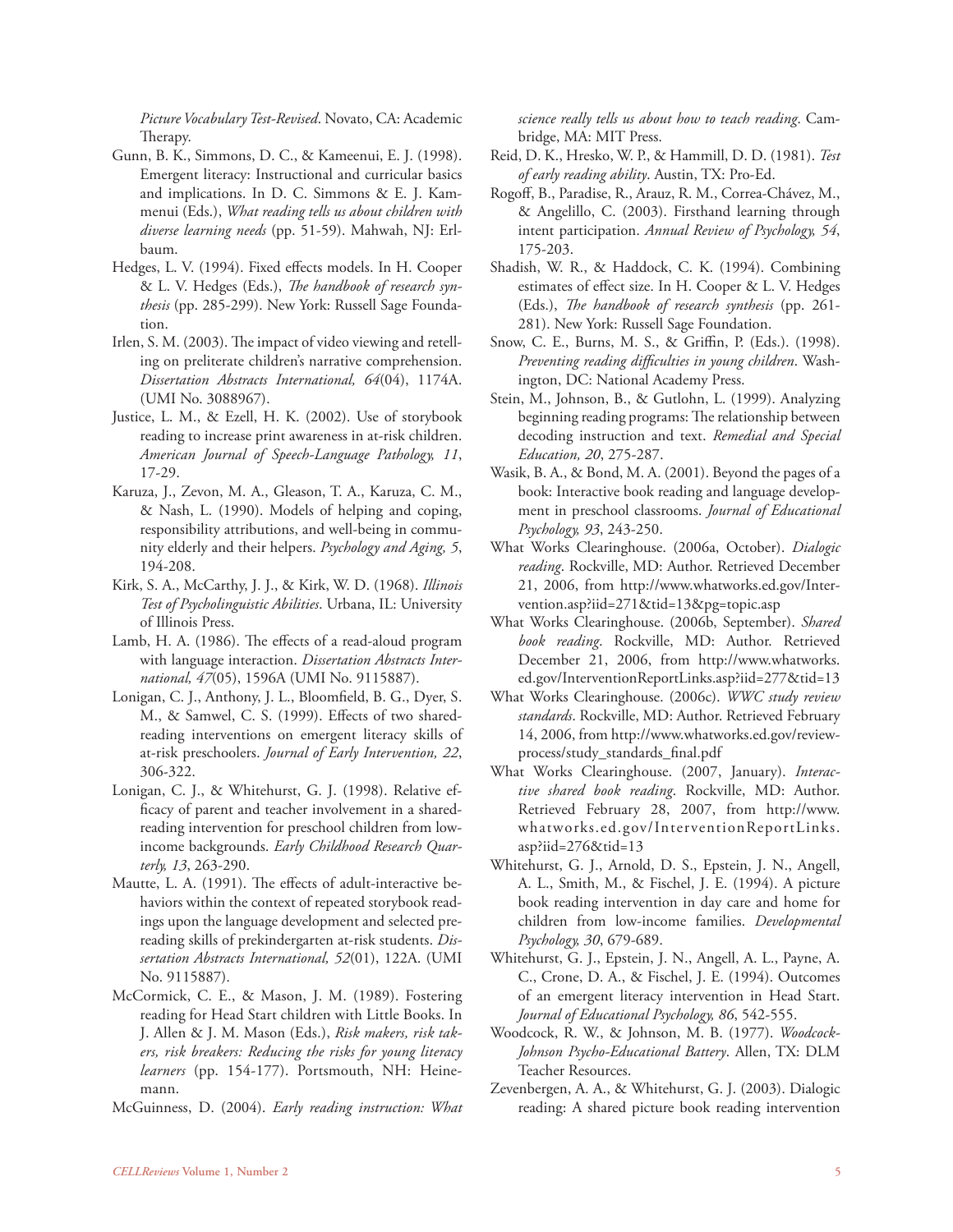for preschoolers. In A. van Kleeck, S. A. Stahl, & E. B. Bauer (Eds.), *On reading books to children: Parents and teachers* (pp. 177-200). Mahwah, NJ: Erlbaum.

Zimmerman, I. L., Steiner, V. G., & Pond, R. E. (2002). *Preschool language scale* (4th ed.). San Antonio, TX: Psychological.

# AUTHORS

 Carol M. Trivette, Ph.D., and Carl J. Dunst, Ph.D., are Co-Directors of the Orelena Hawks Puckett Institute and Co-Principal Investigators of the Center for Early Literacy Learning (CELL).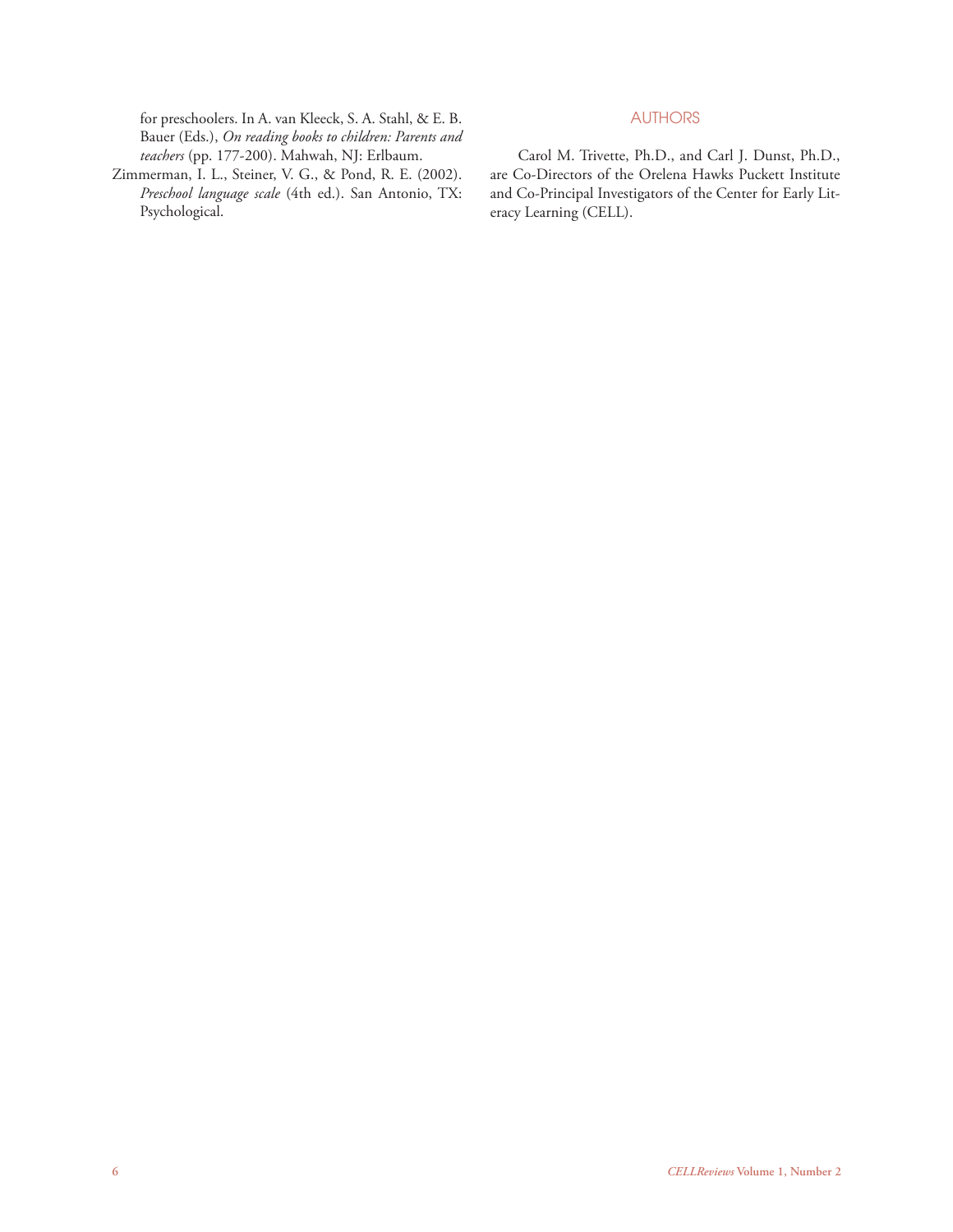| Study                                 | Sample<br>Size | Mean Age<br>(months) | Percent<br>Males | Ethnicity                                                         | Percent                       | Socioeconomic Status                                           |
|---------------------------------------|----------------|----------------------|------------------|-------------------------------------------------------------------|-------------------------------|----------------------------------------------------------------|
| Crain-Thoreson &<br>Dale (1999)       | 22             | 52                   | 69               | <b>NR</b>                                                         |                               | <b>NR</b>                                                      |
| Irlen (2003,<br>Sample 1)             | 33             | 57                   | 52               | Caucasian<br>African American<br>Asian<br>Latino<br>Not specified | 39<br>24<br>16<br>10<br>11    | Lower to middle income (100%)                                  |
| Irlen (2003,<br>Sample 2)             | 30             | 57                   | 52               | Caucasian<br>African American<br>Asian<br>Latino<br>Not specified | 39<br>$24\,$<br>16<br>9<br>12 | Lower to middle income (100%)                                  |
| Justice & Ezell<br>(2002)             | 30             | 53                   | 50               | Caucasian<br>Asian<br>African American                            | 90<br>7<br>3                  | Low income (100%) (All at or<br>below 133% of poverty line)    |
| Lamb (1986)                           | 19             | 48                   | <b>NR</b>        | NR                                                                | $\overline{\phantom{0}}$      | Low-income                                                     |
| Lonigan et al.<br>(1999, Sample 1)    | 61             | 45                   | 54               | African American<br>Not specified                                 | 77<br>23                      | Mostly low-income (Eligible for<br>subsidized child care)      |
| Lonigan et al.<br>(1999, Sample 2)    | 66             | 45                   | 54               | African American<br>Not specified                                 | 77<br>23                      | Mostly low-income (Eligible for<br>subsidized child care)      |
| Lonigan &<br>Whitehurst (1998)        | 75             | $33 - 60$            | 46               | African American<br>Not specified                                 | 91<br>9                       | Low income (100%)                                              |
| <b>Mautte (1991)</b>                  | 38             | 48                   | 49               | African American<br>Caucasian<br>Latino                           | 87<br>9<br>$\overline{4}$     | Low income (100%) (All at risk)                                |
| McCormick &<br>Mason (1989)           |                | 55                   | NR               | Caucasian<br>African American                                     | 96<br>$\overline{4}$          | Mostly low income (Head Start)                                 |
| Wasik & Bond<br>(2001)                | 121            | 52                   | <b>NR</b>        | African American<br>Not specified                                 | 94<br>6                       | Low income (100%) (All eligible<br>for free or reduced lunch)  |
| Whitehurst, Arnold,<br>et al. (1994)  | 67             | 42                   | 55               | African American<br>Latino<br>Not specified                       | 55<br>23<br>6                 | Low income (100%) (Most<br>eligible for subsidized child care) |
| Whitehurst, Epstein,<br>et al. (1994) | 167            | 48                   | 56               | Caucasian<br>African American<br>Latino<br>Asian                  | 46<br>45<br>$\,8\,$<br>1      | Low income (100%) (At risk)                                    |

Table 2 *Background Characteristics of the Study Participants*

NR = Not reported.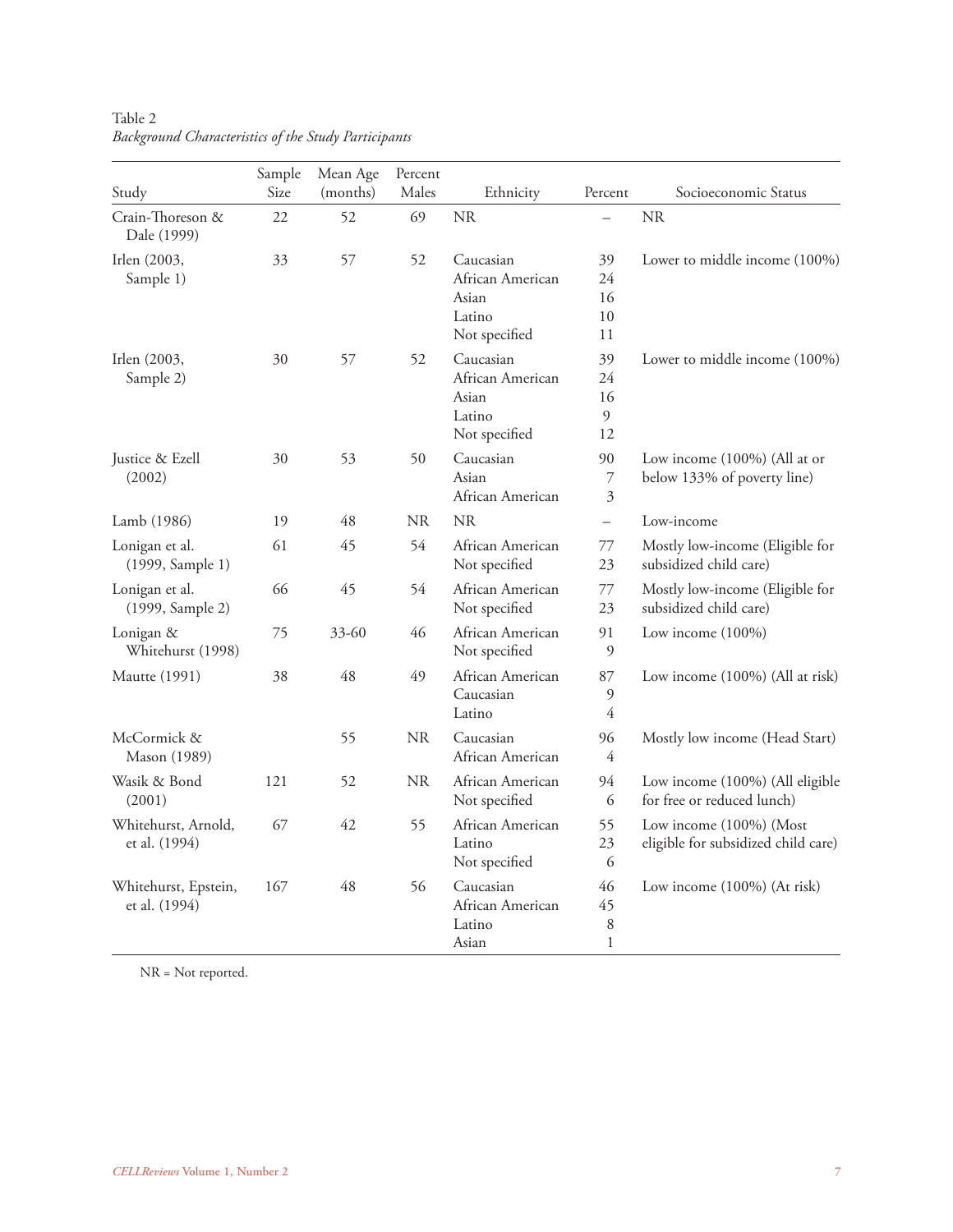# Table 3 *Selected Characteristics of the Studies*

| Study                                 | Research Design                                                                | Location                                     | Group vs.<br>Individual                      | Length of<br>Intervention<br>(days)                                                                   | Session<br>Duration<br>(minutes) |
|---------------------------------------|--------------------------------------------------------------------------------|----------------------------------------------|----------------------------------------------|-------------------------------------------------------------------------------------------------------|----------------------------------|
| Crain-Thoreson<br>& Dale (1999)       | Randomly assigned control Classrooms (5 sites in 3<br>w/differential attrition | districts)                                   | Individual                                   | 48                                                                                                    | <b>NR</b>                        |
| Irlen (2003,<br>Sample 1)             | Randomly assigned control Preschools (3 sites)                                 |                                              | Group                                        | 8.5                                                                                                   | 35                               |
| Irlen (2003,<br>Sample 2)             | Randomly assigned control Preschools (3 sites)                                 |                                              | Group                                        | 8.5                                                                                                   | 35                               |
| Justice & Ezell<br>(2002)             | Randomly assigned control Head Start center (1 site)                           |                                              | Group                                        | 24                                                                                                    | <b>NR</b>                        |
| Lamb (1986)                           | Randomly assigned control Day care center (1 site)                             |                                              | Group                                        | 50                                                                                                    | <b>NR</b>                        |
| Lonigan et al.<br>(1999, Sample 1)    | Randomly assigned control Child care centers (5 sites)                         |                                              | Group                                        | 30                                                                                                    | $10 - 15$                        |
| Lonigan et al.<br>(1999, Sample 2)    | Randomly assigned control Child care centers (5 sites)                         |                                              | Group                                        | 30                                                                                                    | $10 - 15$                        |
| Lonigan &<br>Whitehurst (1998)        | Randomly assigned control Child care centers (4 sites)                         |                                              | Group                                        | 30                                                                                                    | 10                               |
| Mautte (1991)                         | Randomly assigned control                                                      | Early childhood education<br>center (1 site) | Group                                        | 60                                                                                                    | 25                               |
| McCormick &<br>Mason (1989)           | Quasi-experimental                                                             | Head Start (1 site, 4<br>classrooms)         | Group                                        | 6                                                                                                     | $10 - 15$                        |
| Wasik & Bond<br>(2001)                | Randomly assigned control                                                      | Title I Early Learning<br>center (1 site)    | Group                                        | 60                                                                                                    | <b>NR</b>                        |
| Whitehurst, Arnold,<br>et al. (1994)  | Randomly assigned control<br>w/ differential attrition                         | Day care centers (5 sites)                   | Group at<br>school;<br>Individual<br>at home | 30                                                                                                    | 10                               |
| Whitehurst, Epstein,<br>et al. (1994) | Randomly assigned control Head Start (4 sites)                                 |                                              | Group at<br>school;<br>Individual<br>at home | 16 wks. 3–5<br>times a wk.,<br>plus reading<br>at home &<br>sound foun-<br>dations 1–3<br>times a wk. | <b>NR</b>                        |

NR = Not reported.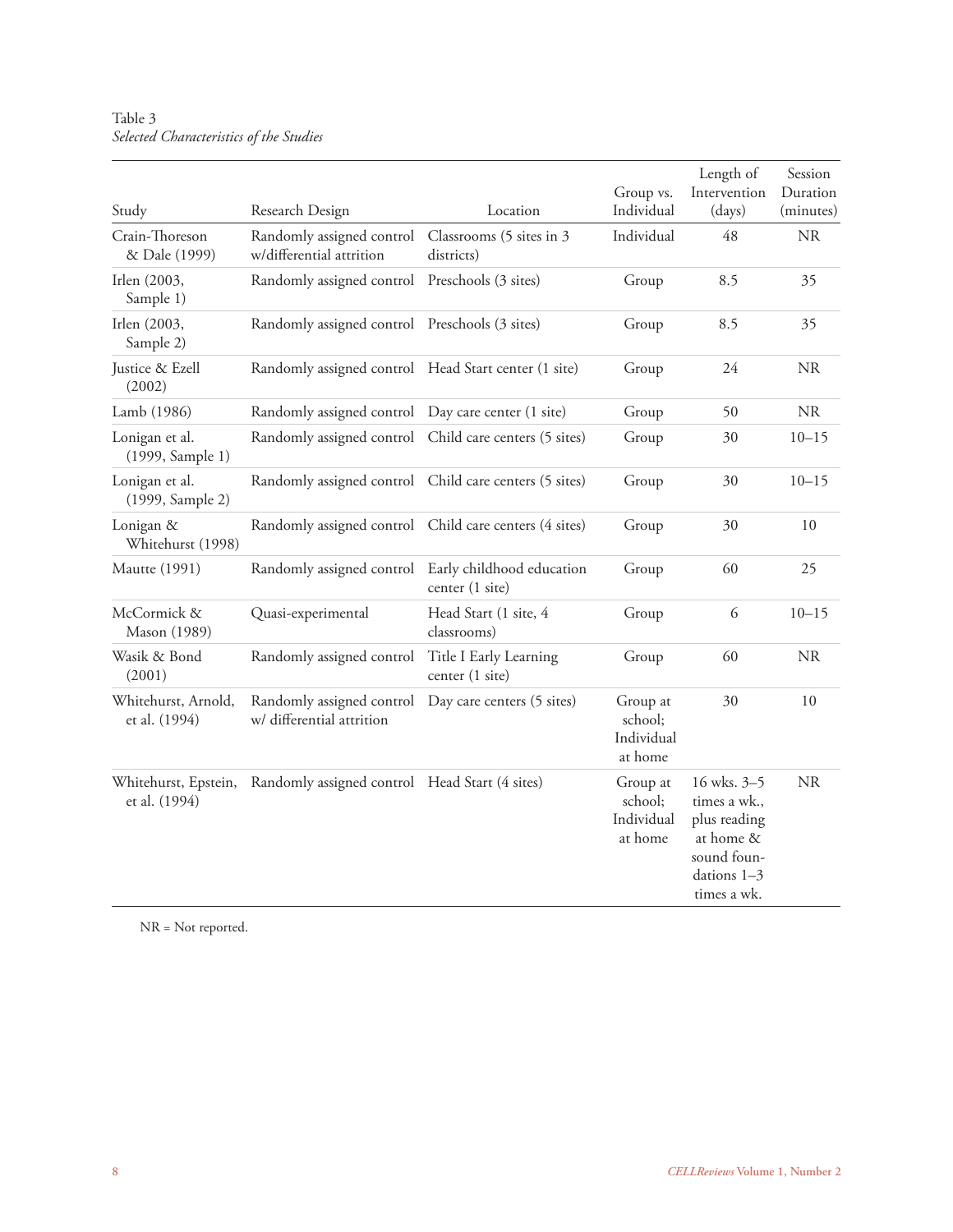|                                          |                                       | <b>Experimental Group</b>                                                                                                                                                                                                                         |                                      |                                                                                                                                                                                                                           |  |
|------------------------------------------|---------------------------------------|---------------------------------------------------------------------------------------------------------------------------------------------------------------------------------------------------------------------------------------------------|--------------------------------------|---------------------------------------------------------------------------------------------------------------------------------------------------------------------------------------------------------------------------|--|
| Reading<br>Study<br>Type                 |                                       | Intervention                                                                                                                                                                                                                                      | Comparison<br>Participation<br>Group |                                                                                                                                                                                                                           |  |
| Crain-Thoreson<br>& Dale (1999)          | Dialogic reading                      | Staff implemented one-on-one Dialogic<br>6<br>Reading                                                                                                                                                                                             |                                      | No one-on-one dialogic<br>reading                                                                                                                                                                                         |  |
| Irlen (2003,<br>Sample 1)                | Shared book<br>reading                | Listened to adult read story<br>Retold story as a group                                                                                                                                                                                           | 3                                    | 1. Watched a video<br>2. Retold story as a group                                                                                                                                                                          |  |
| Irlen (2003,<br>Sample 2)                | Shared book<br>reading                | $\mathfrak{2}$<br>Story book repeat<br>Listen to story twice                                                                                                                                                                                      |                                      | Video repeat<br>Watch story twice                                                                                                                                                                                         |  |
| Justice & Ezell<br>(2002)                | Interactive<br>shared book<br>reading | $\overline{4}$<br>Print focus: Interactive shared reading<br>w/print focus. Adult posed prompts in<br>3 types: print conventions, concept of<br>word, alphabet, knowledge. Reader calls<br>on each child to respond to a prompt.                  |                                      | Picture focus: Interactive<br>shared reading w/print focus.<br>Prompts based on pictures, 3<br>types: character forms, per-<br>ceptual focus, action focus.                                                               |  |
| Lamb (1986)                              | Interactive<br>shared book<br>reading | 5<br>Read aloud w/language interaction<br>(discussion prior, during, & after the<br>reading)                                                                                                                                                      |                                      | Read aloud only                                                                                                                                                                                                           |  |
| Lonigan et al.<br>(1999, Sample 1)       | Shared book<br>reading                | Typical shared book reading<br>1                                                                                                                                                                                                                  |                                      | No treatment                                                                                                                                                                                                              |  |
| Lonigan et al.<br>(1999, Sample 2)       | Dialogic reading                      | 6<br>Dialogic reading                                                                                                                                                                                                                             |                                      | No treatment                                                                                                                                                                                                              |  |
| Lonigan &<br>Whitehurst<br>(1998)        | Dialogic reading                      | 6<br>Dialogic reading at school group, plus<br>dialogic reading at home & school<br>group                                                                                                                                                         |                                      | No treatment                                                                                                                                                                                                              |  |
| Mautte (1991)                            | Interactive<br>shared book<br>reading | 5<br>Repeated reading w/adult interaction<br>(two developmental strata: average &<br>delayed)                                                                                                                                                     |                                      | Repeated reading without<br>adult interaction                                                                                                                                                                             |  |
| McCormick &<br>Mason (1989)              | Interactive<br>shared book<br>reading | Book recitation<br>Children made predictions about book<br>based on cover<br>Adult modeled reading by showing<br>pictures & text and pointing to words<br>while reading<br>Child received copy of book so they<br>could accompany in reading text | 5                                    | Story discussion<br>Adult told story while<br>displaying pictures.<br>Children didn't see text.<br>Children asked to retell story<br>w/ pictures as prompts<br>Children received copy of<br>illustrations to follow along |  |
| Wasik & Bond<br>(2001)                   | Dialogic reading                      | 7<br>Dialogic reading plus reinforcement<br>activities-targeting certain vocabulary                                                                                                                                                               |                                      | Reading of same books by<br>teachers without dialogic<br>reading training                                                                                                                                                 |  |
| Whitehurst,<br>Arnold, et al.<br>(1994)  | Dialogic reading                      | Dialogic reading at school group plus<br>Dialogic reading at home & school<br>group                                                                                                                                                               | 6                                    | Small group play activities<br>(construction toys)                                                                                                                                                                        |  |
| Whitehurst,<br>Epstein, et al.<br>(1994) | Dialogic reading                      | Dialogic reading (at school and<br>home) w/adapted sound foundations<br>curriculum-7 consonant sounds at<br>beg. & end of words, 2 vowel sounds at<br>beg. & manuscript letters corresponding<br>to curriculum sounds                             | 6                                    | No treatment (regular Head<br>Start program)                                                                                                                                                                              |  |

Table 4 *Characteristics of the Reading Interventions and the Comparisons Against Which the Practices Were Assessed*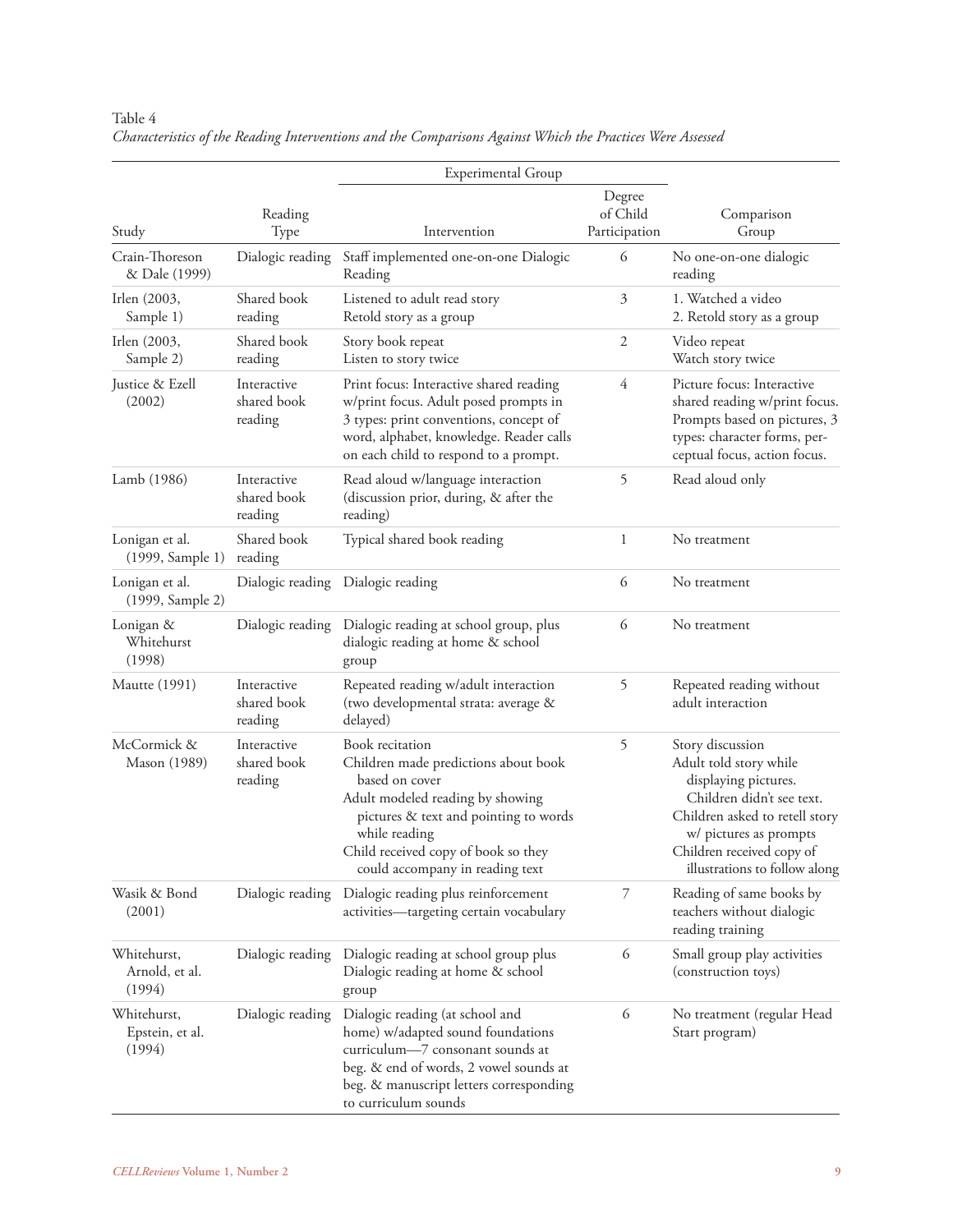| Study                              | Outcome Domain                           | Outcome Measures                                                                                                                                                                                                        | <b>Effect Sizes</b>                                                      |
|------------------------------------|------------------------------------------|-------------------------------------------------------------------------------------------------------------------------------------------------------------------------------------------------------------------------|--------------------------------------------------------------------------|
| Crain-Thoreson<br>& Dale (1999)    | Oral language                            | Mean length of utterance<br>Number of utterances<br>Number of different words used<br>Ratio of child participation<br>PPVT-R <sup>a</sup><br>EOWPVT-R <sup>b</sup>                                                      | 0.27<br>0.31<br>0.09<br>0.40<br>0.20<br>$-0.14$                          |
| Irlen (2003,<br>Sample 1)          | Oral language                            | Prompted score (Paris rubric score)<br>Prompted and Unaided score (Marshall checklist)<br>Unaided retelling score (Marshall checklist)                                                                                  | 0.09<br>$-0.02$<br>0.18                                                  |
| Irlen (2003,<br>Sample 2)          | Oral language                            | Prompted score (Paris rubric score)<br>Prompted and Unaided score (Marshall checklist)<br>Unaided retelling score (Marshall checklist)                                                                                  | 0.11<br>0.11<br>$-0.07$                                                  |
| Justice & Ezell<br>(2002)          | Print knowledge                          | Letter orientation and discrimination<br>Print concepts<br>Print recognition<br>Words in print<br>Alphabet knowledge<br>Literacy terms                                                                                  | 0.84<br>0.31<br>1.77<br>1.13<br>0.48<br>0.45                             |
| Lamb (1986)                        | Oral language<br>Print knowledge         | Record of Oral Language <sup>c</sup><br>PPVT-R<br>Concepts About Print: Sand and Stones <sup>d</sup>                                                                                                                    | $-0.52$<br>$-0.01$<br>$-0.23$                                            |
| Lonigan et al.<br>(1999, Sample 1) | Oral language<br>Phonological processing | Oral Language Measures<br>PPVT-R<br><b>EOWPVT-R</b><br>ITPA-VE <sup>e</sup><br>WJ-LCf<br>Phonological Processing Measures<br>Rhyme oddity detection<br>Alliteration oddity detection<br>Sound blending<br>Sound elision | $-0.05$<br>0.04<br>0.48<br>0.29<br>$-0.11$<br>1.26<br>$-0.08$<br>$-0.17$ |
| Lonigan et al.<br>(1999, Sample 2) | Oral language<br>Phonological processing | Oral Language Measures<br>PPVT-R<br>EOWPVT-R<br><b>ITPA-VE</b><br>WJ-LC<br>Phonological Processing Measures<br>Rhyme oddity detection<br>Alliteration oddity detection<br>Sound blending<br>Sound elision               | $-0.49$<br>0.05<br>0.30<br>0.38<br>0.11<br>1.46<br>0.02<br>0.17          |
| Lonigan &<br>Whitehurst<br>(1998)  | Oral language                            | PPVT-R<br><b>EOWPVT-R</b><br><b>ITPA-VE</b>                                                                                                                                                                             | $-0.07$<br>0.04<br>0.43                                                  |

Table 5 *Outcome Measures and Eff ect Sizes for the Interventions*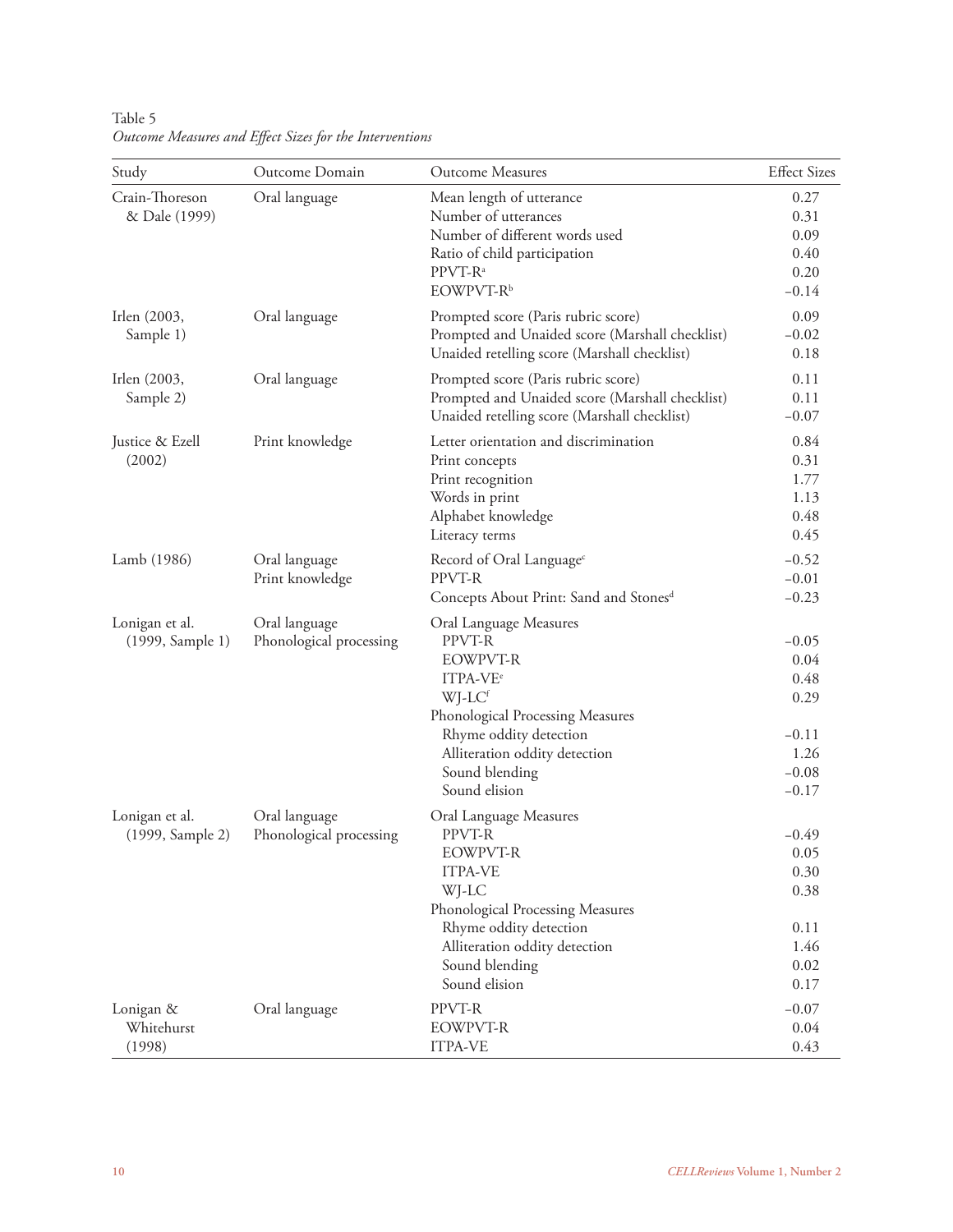Table 5, continued

| Study                  | Outcome Domain                   | <b>Outcome Measures</b>                                                                                | <b>Effect Sizes</b>        |
|------------------------|----------------------------------|--------------------------------------------------------------------------------------------------------|----------------------------|
| Mautte (1991)          | Oral language<br>Print knowledge | PLS <sup>g</sup><br><b>TERA</b> <sup>h</sup>                                                           | $-0.12$<br>$-0.36$<br>1.06 |
|                        |                                  | PLS (delayed development)<br>TERA (delayed development)                                                | 0.35                       |
| McCormick &            | Print knowledge                  | Letter naming                                                                                          | 0.07                       |
| Mason (1989)           | Early reading/writing            | Points to print                                                                                        | 0.27                       |
|                        |                                  | Picture label                                                                                          | 0.70                       |
|                        |                                  | Word label, taught book, and new book were excluded                                                    |                            |
| Wasik & Bond<br>(2001) | Oral language                    | Receptive language measure (subset of vocabulary<br>words presented in interactive book reading)       | 1.58                       |
|                        |                                  | Expressive language measure (pictures representing<br>words presented during interactive book reading) | 2.05                       |
| Whitehurst,            | Oral language                    | PPVT-R                                                                                                 | 0.19                       |
| Arnold, et al.         |                                  | <b>EOWPVT-R</b>                                                                                        | 0.32                       |
| (1994)                 |                                  | <b>ITPA-VE</b>                                                                                         | 0.00                       |
|                        |                                  | "Our Word" (researcher developed, measures<br>knowledge of novel vocabulary)                           | 0.21                       |
| Whitehurst,            | Oral language                    | 21 outcome measures reduced to 4 factors:                                                              |                            |
| Epstein, et al.        | Phonological processing          | Language factor                                                                                        | 0.08                       |
| (1994)                 | Print knowledge                  | Print concepts factor                                                                                  | 0.64                       |
|                        | Early reading/writing            | Linguistic awareness factor                                                                            | 0.02                       |
|                        | domains                          | Writing factor                                                                                         | 0.54                       |

a PPVT-R = Dunn, L. M., & Dunn, L. M. (1981). *PPVT: Peabody Picture Vocabulary Test* (Rev. ed.). Circle Pines, MN: American Guidance Service.

b EOWPVT-R = Gardner, M. E. (1990). *EOWPVT-R: Expressive One-Word Picture Vocabulary Test-Revised*. Novato, CA: Academic Therapy.

c Record of Oral Language = Clay, M. M. (1983). *Record of oral language and biks and gutches*. Exeter, NH: Heinemann.

d Concepts About Print: Sand and Stones = Clay, M. M. (1985). *Concepts about print: Sand and stones*. Westport, CT: Heinemann. e ITPA-VE = Kirk, S. A., McCarthy, J. J., & Kirk, W. D. (1968). *Illinois Test of Psycholinguistic Abilities*. Urbana, IL: University of Illinois Press.

f WJ-LC = Woodcock, R. W., & Johnson, M. B. (1977). *Woodcock-Johnson Psycho-Educational Battery*. Allen, TX: DLM Teacher Resources.

g PLS = Zimmerman, I. L., Steiner, V. G., & Pond, R. E. (2002). *Preschool language scale* (4th ed.). San Antonio, TX: Psychological. h TERA = Reid, D., Hresko, W., & Hammill, D. (1981). *Test of early reading ability*. Austin, TX: Pro-Ed.